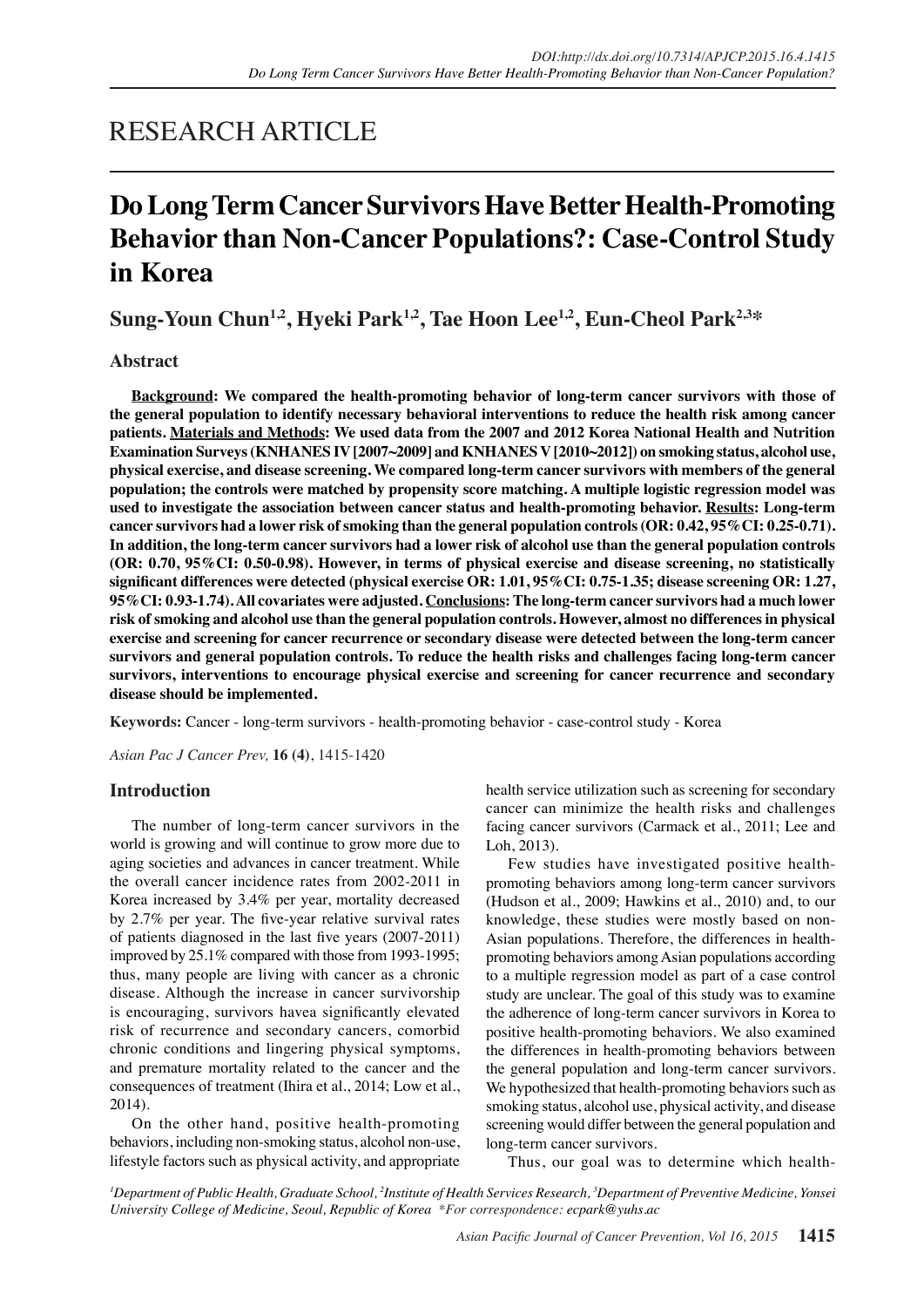#### *Sung-Youn Chun et al*

promoting behaviorsare beneficial to long-term cancer survivors so that interventions to promote these behaviors among cancer survivors can be developed.

## **Materials and Methods**

We used data from the 2007 and 2012 Korea National Health and Nutrition Examination Surveys (KNHANES IV [2007~2009] and KNHANES V [2010~2012]). KNHANES IV and V are cross-sectional surveysthathavebeen conducted annually since 1998 by the Korean Centers for Disease Control and Prevention to assess the health and nutritional status of the Korean population. A stratified multi stage cluster sampling design was used to obtain a nationally representative sample. Each KNHANES surveyis composed of three parts: a health interview survey, a health examination, and a nutrition survey. We used data from the health interview survey component, which asked questions pertaining to socio-demographic characteristics, health status, medical history, healthcare utilization, quality of life (QOL), and behaviors, including cancer screening practices.

#### *Study sample*

Cancer survivors: The inclusion criteria were longterm cancer survivors; that is, individuals diagnosed with

(stomach, liver, colorectal, breast, cervical, lung, thyroid, or other) cancer at least 5 years earlier.

Controls: Because of the exclusion of short-term cancer survivors, there could be a risk of selection bias. To solve this, general population controls were selected using propensity score matching (PSM). Logistic regressions generated propensity scores for the survivors and general population controls conditional upon the probability of the individual having had cancer and belonging to specific groups (age, sex, education, income, marital status, chronic disease status, depression, and region). A 5:1 ratio of controls to survivors was used. To confirm the balance between cancer survivors and the general population, chi-square tests were performed.

#### *Outcome measure: Health-promoting behaviors*

Smoking status, alcohol use, physical exercise, and disease screening were defined as health-promoting behaviors. These four self-reported variables were taken as dependent variables, and a multiple logistic regression was conducted for each dependent variable.

#### *Smoking status*

Participants who never smoked and ex-smokers were categorized as "Non-smokers", while those who smoked often or sometimes were categorized as "Smokers".

|  | Table 1. General Characteristic by Cancer Status (Before and After PSM) |  |  |  |
|--|-------------------------------------------------------------------------|--|--|--|
|  |                                                                         |  |  |  |

|                              |       |          |                       | Before matching       |      |                         |                                       |            | After matching             |           |                           |                |      |
|------------------------------|-------|----------|-----------------------|-----------------------|------|-------------------------|---------------------------------------|------------|----------------------------|-----------|---------------------------|----------------|------|
|                              | Total |          | Long term<br>survival | General<br>population |      | p value Total           |                                       | Long term  | survival                   |           | General<br>population     | p value        |      |
|                              |       | N<br>433 | $\%$<br>100           | N<br>30721 100        | $\%$ |                         |                                       | N<br>433   | $\%$<br>100                | N<br>2165 | $\%$<br>100               |                |      |
| <b>Sex</b>                   |       |          |                       |                       |      |                         |                                       |            |                            |           |                           |                |      |
| Male                         | 13241 | 134      | 31.0                  | 13107                 | 42.7 | < .0001                 | 804                                   | 134        | 31.0                       | 670       | 31.0                      | $\mathbf{1}$   |      |
| Female                       | 17913 | 299      | 69.1                  | 17614                 | 57.3 |                         | 1794                                  | 299        | 69.1                       | 1495      | 69.1                      |                |      |
| Age                          |       |          |                       |                       |      |                         |                                       |            |                            |           |                           |                |      |
| 49 or less                   | 15797 | 56       | 12.9                  | 150010                |      | $51.2 \le 0.0001$       | 336                                   | 56         | 12.9                       | 280       | 12.9                      | 1              |      |
| 50-65                        | 8717  | 185      | 42.7                  | 8532                  | 27.8 | 6.3                     | $\frac{1110}{152}$ .1                 | 185        | 42.7                       | 925       | 42.7                      |                |      |
| more than 65                 | 6640  | 192      | 44.3                  | 6448                  | 21.0 |                         |                                       | 192        | 20.3                       | 960       | 44.3                      |                |      |
| Education                    |       |          |                       |                       |      |                         |                                       |            |                            |           |                           |                |      |
| College graduate             | 8784  | 49       | 11.3                  | 87550                 | 28.4 | &000.                   | 339                                   | 49         | 11.3                       |           | $290$ <sup>25.0</sup> 3.4 | 0.3517         | 30.0 |
| High school graduate         | 10578 | 110      | 25.4                  | 10468                 | 34.1 |                         | 608                                   | 110        | 25.4                       | 498       | 23.0                      |                |      |
| Less than high school        | 11792 | 274      | 63.3                  | 11518                 | 37.5 | 56.3                    | 16396.8274                            |            | 63.3                       | 1377      | 63.6                      |                |      |
| Income                       |       |          |                       |                       |      |                         |                                       |            |                            |           |                           |                |      |
| Q4(High)                     | 8520  | 91       | 21.0                  | 8490                  | 27.4 | < 000                   | 519                                   | 91         | 54.2                       |           | 4281.39.8                 | 0.9492         | 30.0 |
| Q <sub>3</sub>               | 8437  | 89       | 20.6                  | 8348                  | 27.2 |                         | 543                                   | 89         | 20.6                       | 454       | 21<br>$\Omega$            |                |      |
| Q2                           | 7885  | 108      | 24.9                  | 7777                  | 25.3 |                         | 658                                   | <b>108</b> | 24.9                       | 550       | 25.4                      |                |      |
| $Q1$ (low)                   | 6312  | 145      | 33.5                  | \$45.0                | 20.1 |                         | 878                                   | 145        | 33.5                       | 733       | 33.9                      |                |      |
| Marital status               |       |          |                       |                       |      |                         | 38.0                                  |            |                            |           |                           |                |      |
| Married                      | 26780 | 425      | 98.2                  | 26355                 | 85.8 | 3.000                   | 2550                                  | 425        |                            |           | 21231.38.2                | $\mathbf{1}$   | 30.0 |
| Divorced, Widowed, Unmarried | 4374  | 8        | 1.9                   | 4366                  | 14.2 |                         | 48                                    | 8          | 23.7                       | 40        | 9.                        |                |      |
| Chronic Disease              |       |          |                       | 0                     |      |                         |                                       |            |                            |           |                           |                |      |
| N <sub>o</sub>               | 22755 | 242      | 55.9                  | 22513                 | 73.3 |                         |                                       |            |                            | 1244      |                           | 0.5825         |      |
| Yes                          | 8399  | 191      | 44.1                  | 8208                  | 26.7 |                         | $\frac{1486}{11126}$ $\frac{242}{91}$ |            |                            | 921       | $\frac{5}{8}$ 42.5        |                | None |
| Depression                   |       |          |                       |                       |      | $\leq$ 0.001<br>defined |                                       |            | $55.9$<br>$46.1$<br>$76.4$ |           |                           |                |      |
| N <sub>o</sub>               | 26614 | 331      | 76.4                  | 26283                 | 85.6 | $\leq \frac{1}{20}$ 01  | $1986\overline{\frac{1}{2}}$          | 331        |                            |           | $1655 \frac{1}{2}76.4$    | $\overline{1}$ |      |
| Yes                          | 4540  | 102      | 23.6                  | 4438                  | 14.5 | $\overline{a}$          | $612 \underline{5}$                   | 102        | 28.6                       | 510       | 23.6                      |                |      |
| Region                       |       |          |                       |                       |      | ₽                       |                                       |            |                            |           |                           |                |      |
| Urban                        | 13930 | 199      | 46.0                  | 13731                 | 44.7 | $0.\bar{8}34$           | $1075\frac{1}{10}$                    | 199        | $4\frac{8}{90}$            | 876       | 40.5                      | 0.0388         |      |
| Rural                        | 17224 | 234      | 54.0                  | 16990                 | 55.3 | ed<br>Sed               | $1523\frac{8}{5}$ 234                 |            | $5\frac{1}{90}$ .0         | 1289      | 59.5                      |                |      |
|                              | 31154 | 433      | 1.4                   | 30721                 | 98.6 | dipandip                | $2598\overline{6}$ 433                |            | 16.7                       | 2165      | 83.3                      |                |      |

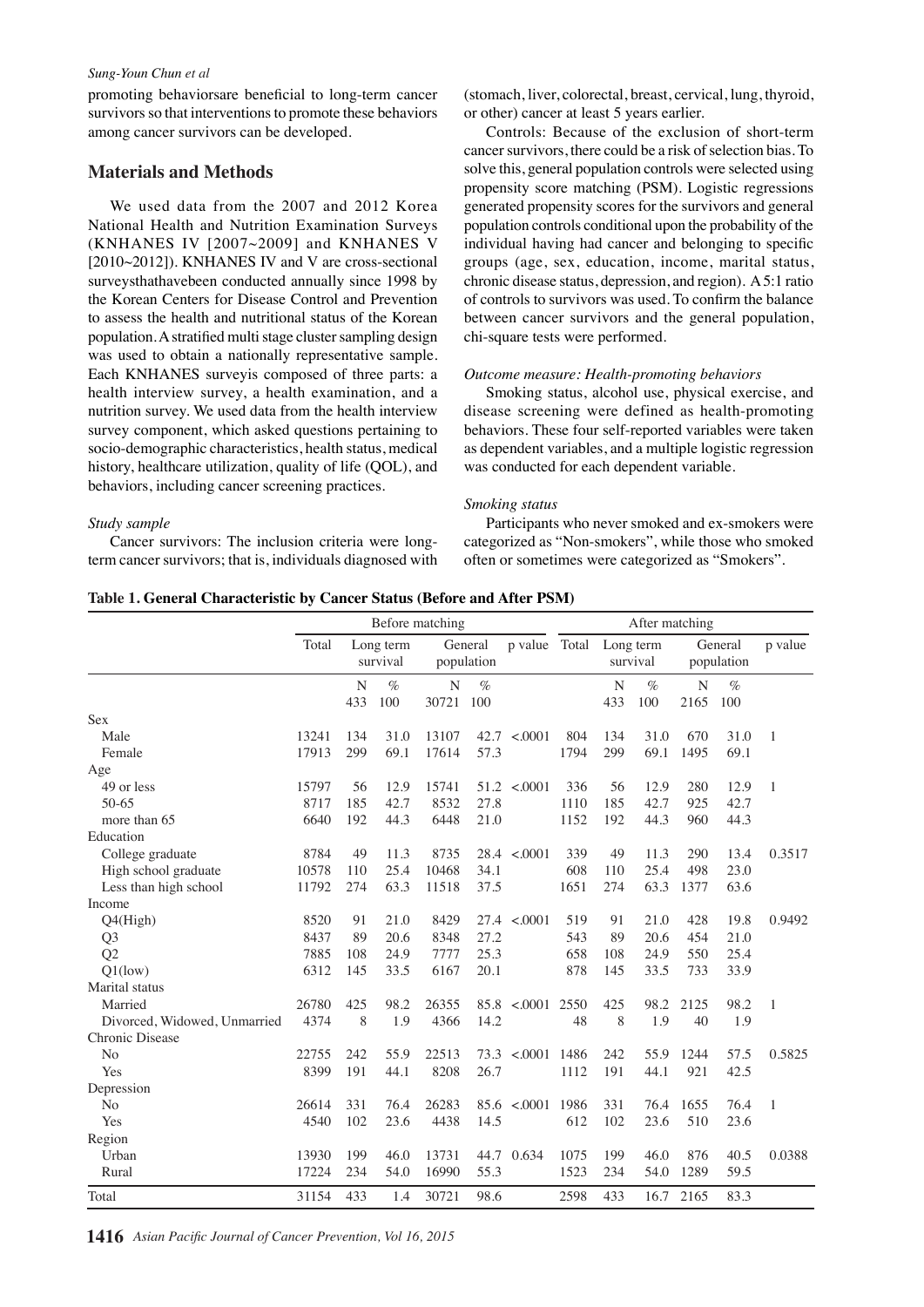## *DOI:http://dx.doi.org/10.7314/APJCP.2015.16.4.1415 Do Long Term Cancer Survivors Have Better Health-Promoting Behavior than Non-Cancer Population? Independent variables*

#### *Alcohol use*

Participants who never used alcohol or who consumed less than one glass of alcohol per month were as categorized as "Alcohol non-users", while those participants who consumed more than one glass of alcohol per month were categorized as "Alcohol users".

#### *Physical exercise*

Participants who reported that they did not participate in mild, moderate, or vigorous physical exercise at least once per week were categorized as "Non-exercisers", while those who engaged in any level of exercise more than once per week were categorized as "Regular exercisers".

#### *Disease screening*

Participants who did not undergo disease screening in the last 2 years were categorized as "Non-screening", while those who underwent screening in the last 2 years were categorized as "Screening".

In this study, the primary independent variable was cancer status. The subjects were divided into two groups, long-term cancer survivors and the general population, based on their cancer status.

The covariates considered in this study were age, sex, education, income, marital status, chronic disease status, depression, region and cancer type.

#### *Statistical analysis*

The chi-square test was used to evaluate statistical differences in characteristics and health-promoting behaviors between the survivors and general population controls. A multiple logistic regression model was applied to identify associations between cancer status (long-term cancer survivors vs.the general population) and health-promoting behaviors. All statistical analyses were performed by applying sampling weights for each individual, andp-values <0.05 were considered to indicate statistical significance. SAS 9.3 (SAS, Inc., Cary, NC, USA) was used for all analyses.

| Table 3. Association between Status and Health Promoting Behavior |
|-------------------------------------------------------------------|
|-------------------------------------------------------------------|

|                              |           | Smoke            |           | Alcohol         |           | Exercise        |           | Screening       |
|------------------------------|-----------|------------------|-----------|-----------------|-----------|-----------------|-----------|-----------------|
|                              | <b>OR</b> | 95% CI           | <b>OR</b> | 95% CI          | <b>OR</b> | 95% CI          | <b>OR</b> | 95% CI          |
| Cancer status                |           |                  |           |                 |           |                 |           |                 |
| General population           | 1.00      |                  | 1.00      |                 | 1.00      |                 | 1.00      |                 |
| Cancer Long term survival    | 0.42      | $(0.25 - 0.71)$  | 0.70      | $(0.50 - 0.98)$ | 1.01      | $(0.75 - 1.35)$ | 1.27      | $(0.93 - 1.74)$ |
| Sex                          |           |                  |           |                 |           |                 |           |                 |
| Male                         | 1.00      |                  | 1.00      |                 | 1.00      |                 | 1.00      |                 |
| Female                       | 0.06      | $(0.05 - 0.08)$  | 0.18      | $(0.15 - 0.22)$ | 0.80      | $(0.67 - 0.96)$ | 0.96      | $(0.80 - 1.17)$ |
| Age                          |           |                  |           |                 |           |                 |           |                 |
| 49 or less                   | 1.00      |                  | 1.00      |                 | 1.00      |                 | 1.00      |                 |
| 50-65                        | 0.77      | $(0.51 - 1.17)$  | 0.54      | $(0.40 - 0.72)$ | 1.47      | $(1.12 - 1.94)$ | 2.83      | $(2.12 - 3.77)$ |
| more than 65                 | 0.53      | $(0.33 - 0.84)$  | 0.29      | $(0.21 - 0.40)$ | 1.24      | $(0.91 - 1.70)$ | 1.85      | $(1.34 - 2.55)$ |
| Education                    |           |                  |           |                 |           |                 |           |                 |
| College graduate             | 0.62      | $(0.46 - 0.98)$  | 1.02      | $(0.75 - 1.37)$ | 0.91      | $(0.69 - 1.20)$ | 1.69      | $(1.24 - 2.29)$ |
| High school graduate         | 0.90      | $(0.67 - 1.20)$  | 1.19      | $(0.95 - 1.50)$ | 1.25      | $(1.01 - 1.54)$ | 1.36      | $(1.08-1.70)$   |
| Less than high school        | 1.00      | ÷,               | 1.00      | $\overline{a}$  | 1.00      | $\sim$          | 1.00      | $\sim$          |
| Income                       |           |                  |           |                 |           |                 |           |                 |
| Q4(High)                     | 0.52      | $(0.36 - 0.74)$  | 1.09      | $(0.82 - 1.44)$ | 1.23      | $(0.96 - 1.58)$ | 1.38      | $(1.06-1.80)$   |
| Q <sub>3</sub>               | 0.53      | $(0.38 - 0.74)$  | 1.06      | $(0.82 - 1.39)$ | 1.27      | $(1.01 - 1.61)$ | 1.09      | $(0.85 - 1.39)$ |
| Q2                           | 0.63      | $(0.47 - 0.84)$  | 1.11      | $(0.87 - 1.41)$ | 1.11      | $(0.90 - 1.37)$ | 0.97      | $(0.78 - 1.21)$ |
| $Q1$ (low)                   | 1.00      | ä,               | 1.00      | $\overline{a}$  | 1.00      |                 | 1.00      |                 |
| Marital status               |           |                  |           |                 |           |                 |           |                 |
| Married                      | 1.00      |                  | 1.00      |                 | 1.00      |                 | 1.00      |                 |
| Divorced, Widowed, Unmarried | 2.00      | $(0.93 - 4.33)$  | 0.49      | $(0.24 - 1.00)$ | 1.01      | $(0.56 - 1.82)$ | 0.38      | $(0.21 - 0.72)$ |
| Chronic Disease              |           |                  |           |                 |           |                 |           |                 |
| Yes                          | 0.83      | $(0.66 - 1.05)$  | 0.76      | $(0.63 - 0.92)$ | 0.99      | $(0.83 - 1.17)$ | 1.09      | $(0.91 - 1.30)$ |
| No                           | 1.00      |                  | 1.00      | ä,              | 1.00      |                 | 1.00      |                 |
| Depression                   |           |                  |           |                 |           |                 |           |                 |
| N <sub>o</sub>               | 0.81      | $(0.61 - 1.08)$  | 1.04      | $(0.84 - 1.28)$ | 1.00      | $(0.83 - 1.21)$ | 1.17      | $(0.96 - 1.42)$ |
| Yes                          | 1.00      |                  | 1.00      | L.              | 1.00      |                 | 1.00      |                 |
| Region                       |           |                  |           |                 |           |                 |           |                 |
| Urban                        | 1.00      |                  | 1.00      |                 | 1.00      |                 | 1.00      |                 |
| Rural                        | 0.94      | $(0.75 - 1.18)$  | 0.85      | $(0.71 - 1.01)$ | 1.09      | $(0.93 - 1.28)$ | 1.05      | $(0.89 - 1.24)$ |
| Cancer type                  |           |                  |           |                 |           |                 |           |                 |
| Stomach                      | 1.94      | $(1.00 - 3.77)$  | 0.57      | $(0.33 - 0.96)$ | 1.20      | $(0.76 - 1.89)$ | 0.93      | $(0.57 - 1.51)$ |
| Liver                        | 4.72      | $(1.17-19.09)$   | 0.44      | $(0.12 - 1.63)$ | 1.18      | $(0.36 - 3.90)$ | 0.35      | $(0.11-1.16)$   |
| Colorectal                   | 0.90      | $(0.26 - 3.13)$  | 0.90      | $(0.30-2.68)$   | 1.60      | $(0.58 - 4.45)$ | 0.73      | $(0.26 - 2.01)$ |
| <b>Breast</b>                | 1.30      | $(0.42 - 4.06)$  | 0.92      | $(0.49 - 1.73)$ | 0.79      | $(0.47 - 1.33)$ | 1.08      | $(0.61 - 1.89)$ |
| Lung                         | 2.57      | $(0.51 - 12.88)$ | 0.76      | $(0.18 - 3.31)$ | 2.27      | $(0.57 - 9.10)$ | 1.03      | $(0.25 - 4.18)$ |
| Other                        | 0.00      |                  | 0.00      | $\overline{a}$  | 0.00      |                 | 0.00      |                 |
| None                         | 1.00      | $\overline{a}$   | 1.00      | $\overline{a}$  | 1.00      | $\overline{a}$  | 1.00      | $\frac{1}{2}$   |

*Asian Pacific Journal of Cancer Prevention, Vol 16, 2015* **1417**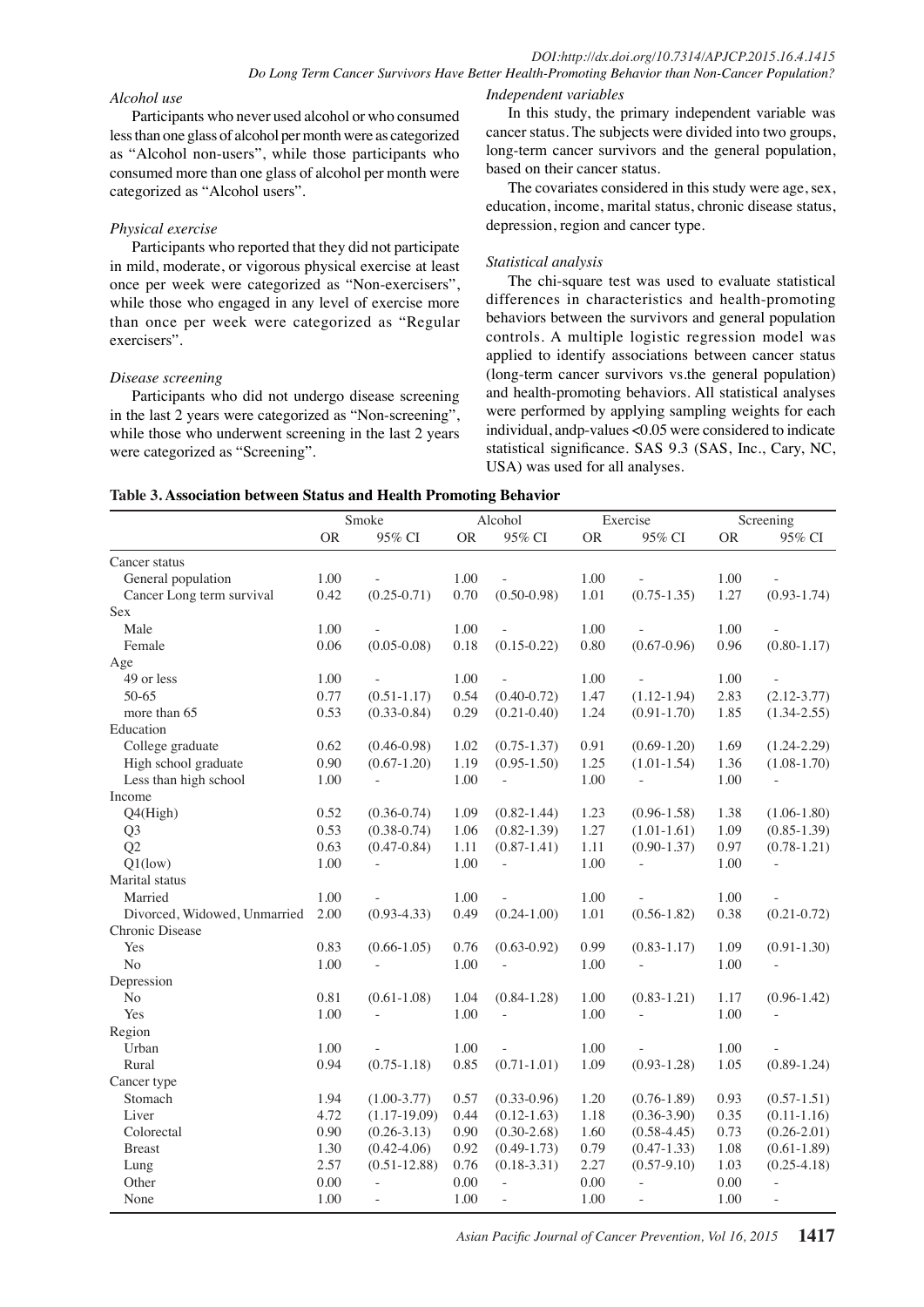|                                              |                 |                      |                   | Smoking status                              |         |                   |                      | Alcohol use                     |               |         |              |                      |                                             | Physical exercise |         |                 |                      | Screening          |              |         |
|----------------------------------------------|-----------------|----------------------|-------------------|---------------------------------------------|---------|-------------------|----------------------|---------------------------------|---------------|---------|--------------|----------------------|---------------------------------------------|-------------------|---------|-----------------|----------------------|--------------------|--------------|---------|
|                                              | Z               | $\mathcal{C}$<br>Yes | $\mathsf{z}$      | $\mathscr{C}$<br>$\mathsf{S}^{\mathsf{O}}$  | P-value | $\overline{z}$    | $\mathcal{C}$<br>Yes | $\frac{1}{2}$<br>$\overline{z}$ | $\mathscr{B}$ | P-value | $\mathsf{z}$ | $\mathcal{C}$<br>Yes | $\mathop{\mathcal{Z}_{}}$<br>$\overline{z}$ | $\mathscr{B}$     | P-value | $\mathsf{z}$    | $\mathscr{C}$<br>Yes | $\frac{1}{2}$<br>Z | oz.          | P-value |
| General Population                           | 577             | 100                  | 2021              | 100                                         |         | 994               | 100                  | 1604                            | 100           |         | 276          | 100                  | 1322                                        | 100               |         | 1,618           | 100                  | 980                | 100          |         |
| Long term survival<br>Cancer status          | 54              | 18.2                 | 354               | $\begin{array}{c} 81.8 \\ 77.0 \end{array}$ | 0.0348  | <b>126</b><br>868 | 29.1                 | 307                             | 70.9          | 10001   | 216          | 49.9                 | 217                                         | $50.1$<br>$51.0$  | 0.7654  | 286<br>1332     | 66.1                 | 147                | 34.0<br>38.5 | 0.0855  |
| None cancer<br>Sex                           | 498             | 23.0                 | 1667              |                                             |         |                   | 40.1                 | 1297                            |               |         | 1060         | 49.0                 | 1105                                        |                   |         |                 | 61.5                 | 833                |              |         |
| Male                                         | 434             | 54.0                 | 370               | 46.0                                        | 10001   | 493<br>501        | 61.3                 | 311<br>1293                     | 72.1          | 10001   | 431          | 53.6<br>47.1         | 373                                         | 46.4<br>52.9      | 0.0025  | 513             | 63.8                 | 291                | 36.2         | 0.3023  |
| Female<br>Age                                | 143             | 8.0                  | 1651              | 92.0                                        |         |                   |                      |                                 |               |         | 845          |                      |                                             |                   |         | 1105            | 61.6                 | 689                | 38.4         |         |
| 49 or less                                   | $\overline{6}$  |                      |                   |                                             | 0.0128  |                   | 53.6                 | 156                             |               | 50001   | 148          | 44.1                 | 188                                         |                   | 0.0033  | 167             | 49.7                 | 169                | 50.3         | 10001   |
| 50-65                                        | 231             | 18.3<br>20.3<br>24.7 | 275<br>879<br>867 | 81.9<br>79.2<br>75.3                        |         | 180<br>456<br>358 | $41.1\,$             | 654<br>794                      | 46.4<br>58.9  |         | 586          | 52.8<br>47.1         | 524<br>610                                  | 56.0<br>47.2      |         | 778             | 70.1                 | $332$<br>479       | 29.9         |         |
| more than 65                                 |                 |                      |                   |                                             |         |                   | 31.1                 |                                 | 68.9          |         | 542          |                      |                                             | 53.0              |         | 673             | 58.4                 |                    | 41.6         |         |
| Education                                    |                 |                      |                   |                                             |         |                   |                      |                                 |               |         |              |                      |                                             |                   |         |                 |                      |                    |              |         |
| College graduate                             | 80              | 23.6                 | 259<br>459        |                                             | 0.1774  | 174               | 51.3                 | 165                             | 48.7          | 10001   | 157          | 46.3                 | 182                                         | 53.7              | 0.0129  | 229             | 67.6                 |                    | 32.5         | 0.0142  |
| High school graduate                         | 149             | 24.5                 |                   | 76.4<br>75.5<br>78.9                        |         | 293<br>527        | 48.2<br>31.9         | $315$<br>1124                   | 51.8          |         | 330<br>789   | 54.3<br>47.8         | 278<br>862                                  | 45.7<br>52.2      |         | 394<br>995      | 64.8                 | 110<br>214<br>656  | 35.2         |         |
| Less than high school                        | 348             | 21.1                 | 1303              |                                             |         |                   |                      |                                 | 68.1          |         |              |                      |                                             |                   |         |                 | 60.3                 |                    |              |         |
| Income                                       |                 |                      |                   |                                             |         |                   |                      |                                 |               |         |              |                      |                                             |                   |         |                 |                      |                    |              |         |
| Q4(High)                                     | 93              | 17.9                 | 434               |                                             | 0.0006  | 226               | $43.5$<br>$42.5$     | 293                             | 56.5          | 10001   | 266          | 51.3                 | 253                                         | $48.8$<br>47.5    | 0.0626  | 363             | 69.9                 | 156                | 30.1         | 0.0003  |
| $\infty$                                     | 109             | 20.1                 |                   | 82.1<br>79.9<br>73.4                        |         |                   |                      | 312                             | 57.5          |         | 285          |                      | 258                                         |                   |         | 344             | 63.4                 |                    | 36.7         |         |
| $\infty$                                     | $\frac{14}{23}$ | 21.4                 | 517               |                                             |         | 260<br>277        | $39.5$<br>31.6       |                                 | $60.5$        |         | 323          | 49.1                 | 335                                         | 50.9              |         | 394<br>517      | 59.9                 | $rac{26}{361}$     | 40.1         |         |
| $Q1$ (low)                                   |                 |                      | $\mathfrak{A}$    |                                             |         |                   |                      | 601                             | 68.5          |         |              | 45.8                 | 476                                         | 54.2              |         |                 | 58.9                 |                    | 41.1         |         |
| Marital status                               |                 |                      |                   |                                             |         |                   |                      |                                 |               |         |              |                      |                                             |                   |         |                 |                      |                    |              |         |
| Married                                      | 556             | $21.8\,$             | 1994              | 78.3                                        | 0.0006  | 972               | 38.1<br>45.8         | 1578                            | 61.9          | 0.3473  | 1253         | 49.1                 | 1297                                        | 50.9              | 0.9825  | 1601            | 62.8                 | 949                | 37.2         | 0.0002  |
| Divorced, Widowed, Unnarried 21              |                 | 43.8                 | 27                |                                             |         |                   |                      | 26                              | 54.2          |         | 23           | 47.9                 | 25                                          |                   |         | $\overline{17}$ | 35.4                 | $\overline{31}$    | 64.6         |         |
| Chronic Disease<br>$\mathsf{S}^{\mathsf{O}}$ |                 | 22.3                 | 1154              |                                             | 0.8886  |                   |                      | 852                             |               | 50001   |              | 49.5                 | 751                                         |                   | 0.7119  |                 | 61.6                 |                    |              | 0.4635  |
| Yes                                          | 332<br>245      | 22.0                 | 867               | 77.7<br>78.0                                |         | 634<br>360        | 42.7<br>32.4         | 752                             | 57.3          |         | 735<br>541   | 48.7                 | 571                                         | $50.5$<br>$51.4$  |         | 916             | 63.1                 | 570<br>410         | 38.4<br>36.9 |         |
| Depression                                   |                 |                      |                   |                                             |         |                   |                      |                                 |               |         |              |                      |                                             |                   |         |                 |                      |                    |              |         |
| $\frac{1}{2}$                                | 468             | 23.6                 | 1518              | 76.4                                        | 0.0033  |                   | 39.7                 | 1198                            | 60.3          | 0.0085  | 982          | 49.5                 | 1004                                        |                   | 0.5738  | 1259            |                      |                    | 36.6         | 0.039   |
| Yes                                          | 109             | 17.8                 | 503               | 82.2                                        |         | 788<br>206        | 33.7                 | 406                             | 66.3          |         | 294          | 48.0                 | 318                                         | 50.6              |         | 359             | 63.7                 | 727<br>253         | 41.3         |         |
| Region                                       |                 |                      |                   |                                             |         |                   |                      |                                 |               |         |              |                      |                                             |                   |         |                 |                      |                    |              |         |
| Urban                                        | 235<br>342      | 21.9                 | 840               | 78.1<br>17.5                                | 0.7554  | 437<br>557        | 40.7                 | 638<br>966                      | 59.4<br>63.4  | 0.0389  | 518          | $48.2$<br>$49.8$     | 557<br>765                                  | 51.8              | 0.4499  | 676<br>942      | 62.9                 | 399                | 37.1<br>38.2 | 0.6217  |
| Rural                                        |                 | 22.5                 | 1181              |                                             |         |                   | 36.6                 |                                 |               |         |              |                      |                                             |                   |         |                 | 61.9                 |                    |              |         |
| Total                                        | 577             | 22.2                 | 2021              | 77.8                                        |         | 994               | 38.3                 | 1604                            | 61.7          |         | 1276         | 49.1                 | 1322                                        | 50.9              |         | 1618            | 62.3                 | 980                | 37.7         |         |
|                                              |                 |                      |                   |                                             |         |                   |                      |                                 |               |         |              |                      |                                             |                   |         |                 |                      |                    |              |         |

# *Sung-Youn Chun et al*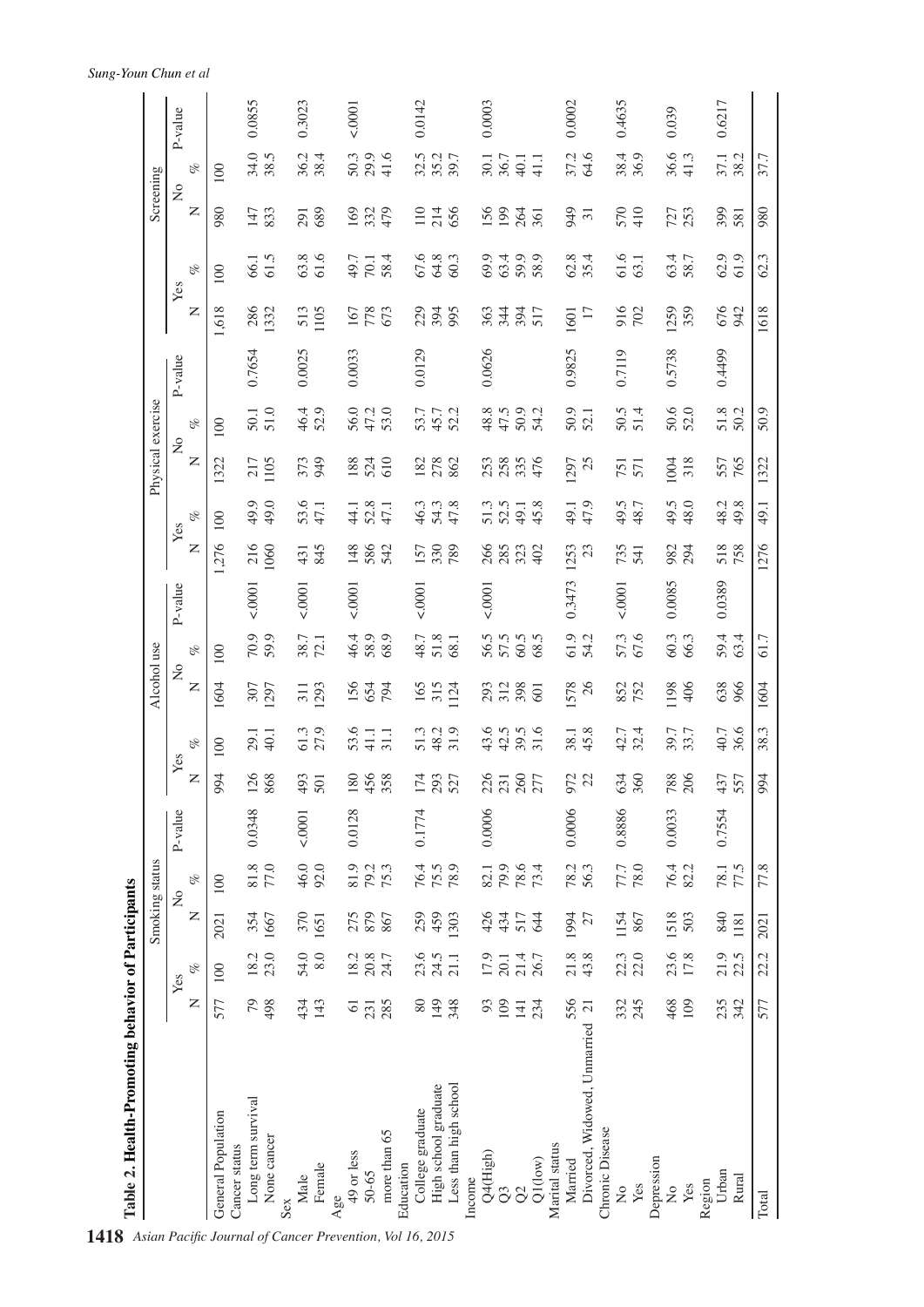# **Results**

Table 1 presents the general characteristics of the long-term cancer survivors and characteristics of the controls before and after PSM. Of 433 long-term cancer survivors, 69.1% were female and 31% were male. At lower education levels, the number of long-term cancer survivors increased. For comparing before and after PSM, chi-square tests were performed for the general population controls after PSM, and the general characteristics were found to be balanced between the long-term survivors and general population controls for almost all covariates.

Table 2 presents the frequency of positive healthpromoting behaviors by cancer status (long-term cancer survivors vs. general population controls). All positive health-promoting behaviors were more common among the long-term cancer survivors than the general population controls, but only smoking status and alcohol use was statistically significant by chi-square testing.

Table 3 presents the results of the multiple logistic regression analysis, which assessed the association between cancer status (long-term cancer survivors vs. general population controls) and health-promoting behaviors (smoking status, alcohol use, physical exercise, and disease screening). We calculated odds ratios (ORs) for the likelihood of smoking, likelihood of using alcohol, likelihood of doing physical exercise, and likelihood to undergo disease screening. Long-term cancer survivors had a lower risk of smoking than the general population controls (OR: 0.42, 95% confidence interval [CI]: 0.25- 0.71). In addition, the long-term cancer survivors had a lower risk of alcohol use than the general population controls (OR: 0.70, 95%CI: 0.50-0.98). However, there was almost no difference in the likelihood of doing physical exercise or undergoing disease screening, and the difference that was found was not statistically significant (physical exercise OR: 1.01, 95%CI: 0.75-1.35; disease screening OR: 1.27, 95%CI: 0.93-1.74).

# **Discussion**

In this study, we assessed the association between cancer status (long-term cancer survivors vs. the general population) and health-promoting behaviors (smoking status, alcohol use, physical exercise, and disease screening). Our results indicate that long-term cancer survivors had a much lower risk of smoking and alcohol use than the general population controls (smoking OR: 0.42, 95%CI: 0.25-0.71; alcohol use OR: 0.70, 95%CI: 0.50-0.98). On the other hand, almost no differences between the long-term cancer survivors and general population controls were identified for physical exercise and screening for cancer recurrence and secondary disease (physical exercise OR: 1.01, 95%CI: 0.75-1.35; disease screening OR: 1.27, 95%CI: 0.93-1.74). Previous studies support our findings. Several studies have found that cancer survivors exhibit more positive health-promoting behaviors in terms of smoking and alcohol use (Blanchard et al., 2008; Hawkins et al., 2010; Wang and Chung, 2012). Multiple studies have also found that cancer survivors do not get enough physical exercise or obtain

screening for certain types of cancer (Trask et al., 2005; Mayer et al., 2007; Blanchard et al., 2008; Hudson et al., 2009; Schumacher et al., 2012; Low et al., 2014). In our study, physical exercise and disease screening were not significantly different between the long-term cancer survivors and general population controls. There are several possible reasons for this association. In terms of physical exercise, cancer survivors have greater difficulty getting enough exercise because of a decline in physical function. Survivors may find that treatment leaves them feeling unwell or without the energy to exercise, and even survivors who were not exercising before their diagnosis may experience declines in their overall level of household or occupational activity (Alfano et al., 2009; Cohen et al., 2012). In terms of disease screening, it could be that screening adherence varies by the type of cancer. Another reason might be a lack of recommendation by the patient's healthcare provider (Trask et al., 2005; Mayer et al., 2007). Greater intervention is needed in this area because of the benefit of health-promoting behaviors. Previous studies have found that positive health-promoting behaviors are helpful for the reasons described below.

For smoking and alcohol use, previous studies have shownthe harmful effects of continued smoking and alcohol use following a cancer diagnosis and during treatment. The harm may be immediate such as reduced treatment efficacy, increased side effects, and complications, but it can also take the form of increased rates of recurrence and second primary tumors, poorer overall survival, and decreased QOL (Wayne et al., 2008; Carmack et al., 2011; Bidstrup et al., 2013).

With regard to physical exercise, if cancer survivors are inactive it increases their risk of a second cancer, diabetes, cardiovascular disease, and disability. Also, it may lead to decreased cardiorespiratory fitness, bone loss, muscle atrophy, and worsening of glucose metabolism, insulin sensitivity, digestive function, and immune function (Morrow et al., 1999; Schmitz et al., 2005).

In terms of disease screening, screening can reduce the risk of dying from certain cancers through earlier detection when the stage of cancer is more amenable to effective treatment (Park et al., 2009; Khan et al., 2010; Schumacher et al., 2012).

Despite the increased health risks faced by the longterm cancer survivors in our study,most of them did not exhibit increased healthy lifestyle behaviors such as physical activity or screening for secondary cancers. Intervention is required to ensure that patients get physical exercise regularly, and that they undergo screening for secondary cancers and other diseasesbased on their healthcare provider's recommendations.

This study has a number of strengths. First, we used large-scale nationally representative data that were randomly sampled from the entire Korean population. Second, to avoid selection bias, we excluded short-term cancer survivors, and we matched the controls by PSM to minimize selection bias. We also analyzed each healthpromoting behavior separately using a multiple logistic regression model so that we could identify the risk of negative health-promoting behaviors after adjusting for a number of covariates.